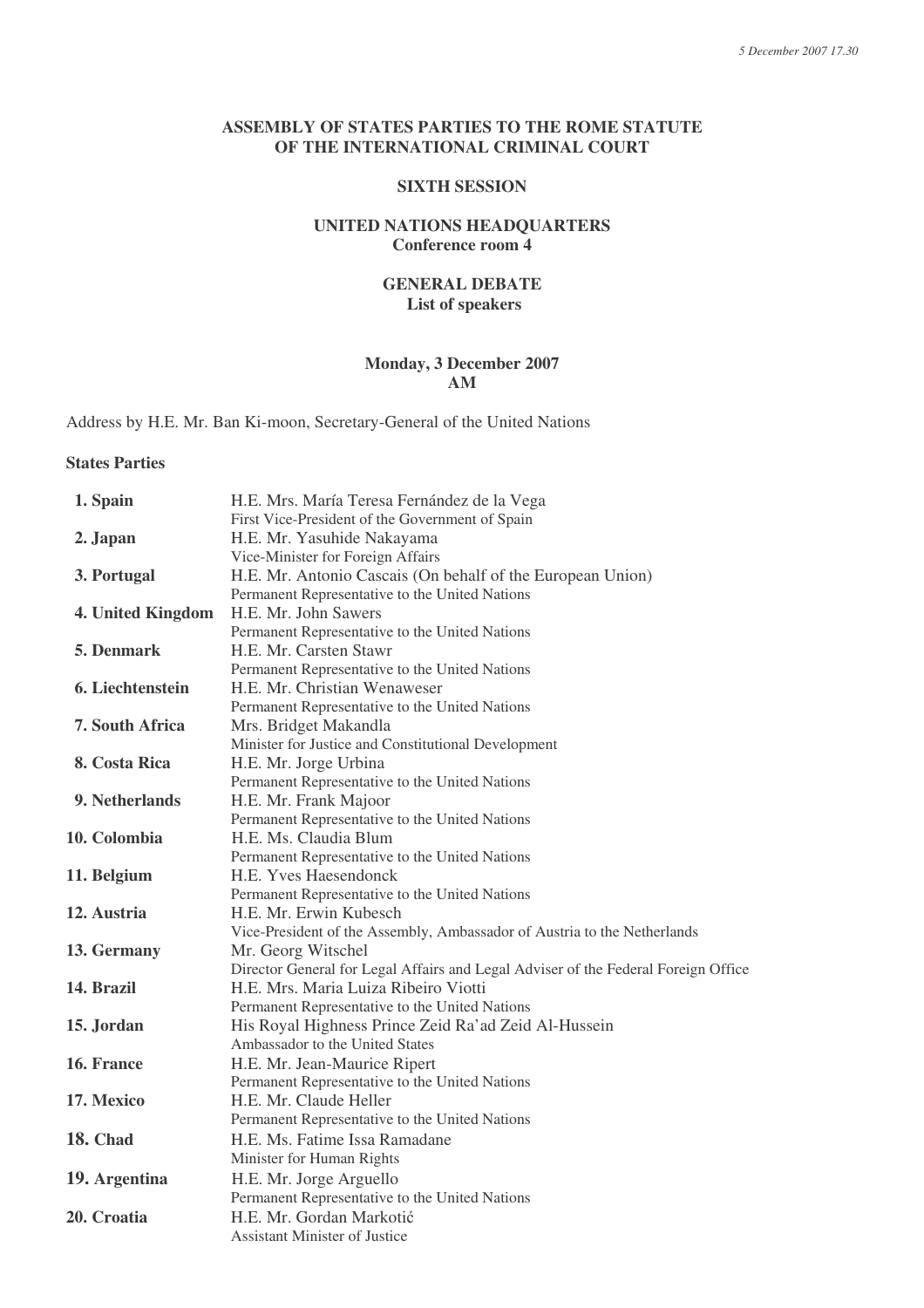## **Monday, 3 December 2007 PM**

### **States Parties**

| 1. Venezuela     | H.E. Ms. Aura Mahuampi Rodríguez de Ortiz                   |
|------------------|-------------------------------------------------------------|
|                  | Deputy Permanent Representative to the United Nations       |
| 2. Lesotho       | H.E. Mr. Lebohang Fine Maema K.C.                           |
|                  | Permanent Representative to the United Nations              |
| 3. Switzerland   | Mr. Jürg Lindenmann                                         |
|                  | Deputy Legal Advisor, Federal Department of Foreign Affairs |
| 4. Uganda        | H.E. Mr. Francis K. Butagira                                |
|                  | Permanent Representative to the United Nations              |
| 5. Nigeria       | H.E. Mr. Felix Ani Aniokoye                                 |
|                  | Deputy Permanent Representative to the United Nations       |
| 6. Uruguay       | H.E. Mr. Elbio Rosselli                                     |
|                  | Permanent Representative to the United Nations              |
| 7. Norway        | Mr. Rolf Fife                                               |
|                  | Legal Adviser, Ministry of Foreign Affairs                  |
| 8. Senegal       | H.E. Mr. Paul Badji                                         |
|                  | Permanent Representative to the United Nations              |
| 9. Ecuador       | H.E. Mr. Rodrigo Riofrío                                    |
|                  | Deputy Permanent Representative to the United Nations       |
| 10. Trinidad and | H.E. Mr. Philip Sealy                                       |
| <b>Tobago</b>    | Permanent Representative to the United Nations              |
| 12. Peru         | H.E. Mr. Jorge Voto-Bernales                                |
|                  | Permanent Representative to the United Nations              |